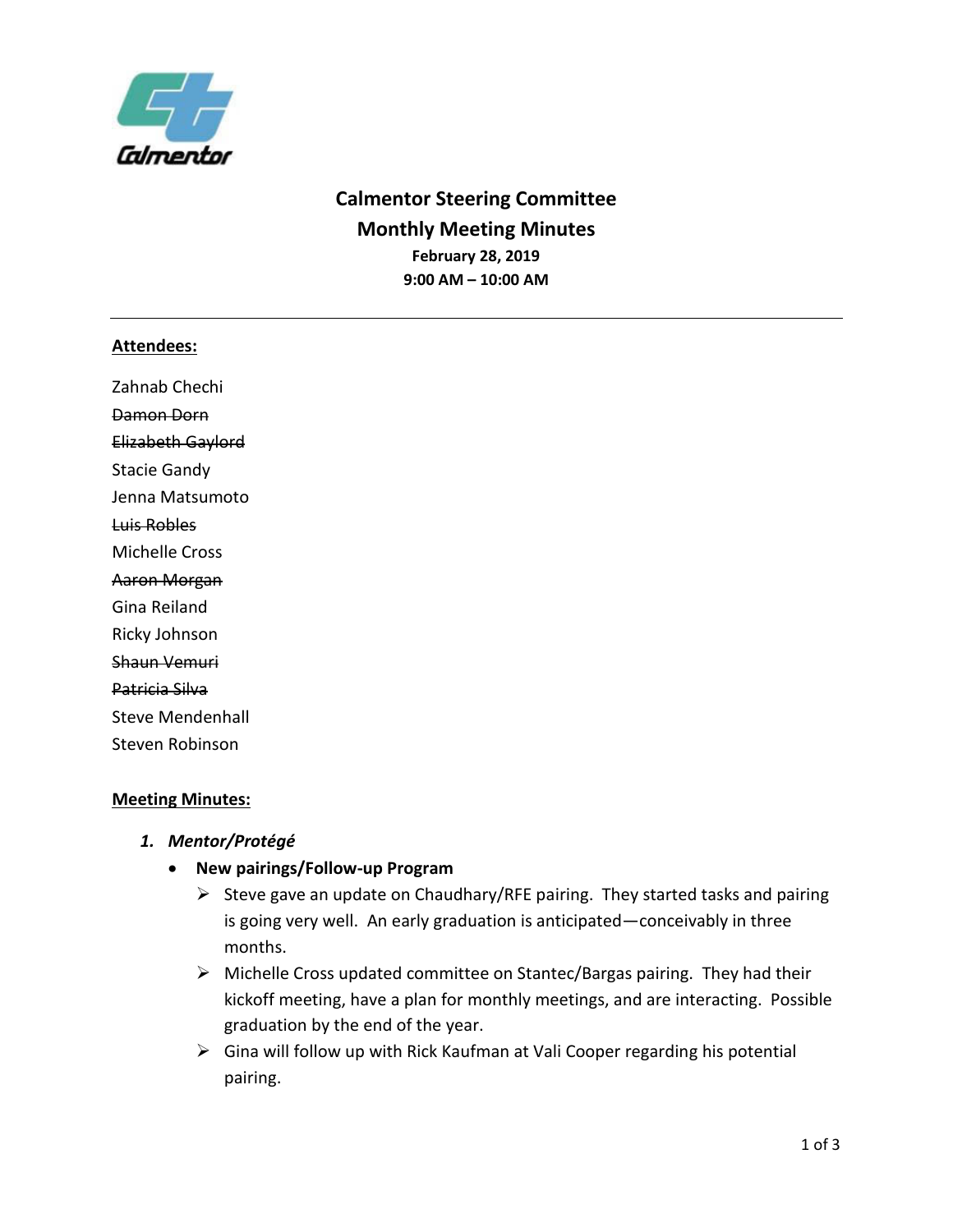

- ➢ Ghiradelli is also interested in pairing. Their protégé firm has already submitted a signed MOU.
- **Graduations** 
	- $\triangleright$  The Hannah Group and Drake Haglan & Associates cannot make it to the March event but will try to make it to the next one.

## *2.* **Funds**

- The remaining account balance is 5,650.00.
	- $\triangleright$  In the past month, we purchased the following items:
		- o Calmentor tablecloth
		- o Calmentor flag
		- o Flag pole
		- o Easel and brochure holders
		- o Graduation plaques
- *3.* **Events**

## • **ACEC/ Calmentor Dinner—March 20, 2019**

- $\triangleright$  Panel consists of the following:
	- o Placer County Transportation Planning Agency (PCTPA)
	- o Caltrans—Andy Alvarado
	- o Sacramento City
	- o Sacramento County
	- o RT Regional Transit
	- o A couple moderators
- $\triangleright$  The topic is SB 1—the current outlook and upcoming projects.
- $\triangleright$  Steve Mendenhall is also speaking at the event for Calmentor.
- **Sponsorships** 
	- ➢ Steve Mendenhall mentioned a tiered sponsorship program (bronze, silver, gold). Group to come up with ideas on what that entails; i.e., what would be different for each level.
	- $\triangleright$  Group consensus to keep current sponsors for 2019 and refocus efforts on new sponsorships for 2020 with a plan on what benefits are received from sponsorship. We will keep the \$250 sponsor amount and will have a plan in place for next year by August/September and roll out push for new sponsors.
	- ➢ Sponsor board and a presentation screen will be available at the March event.